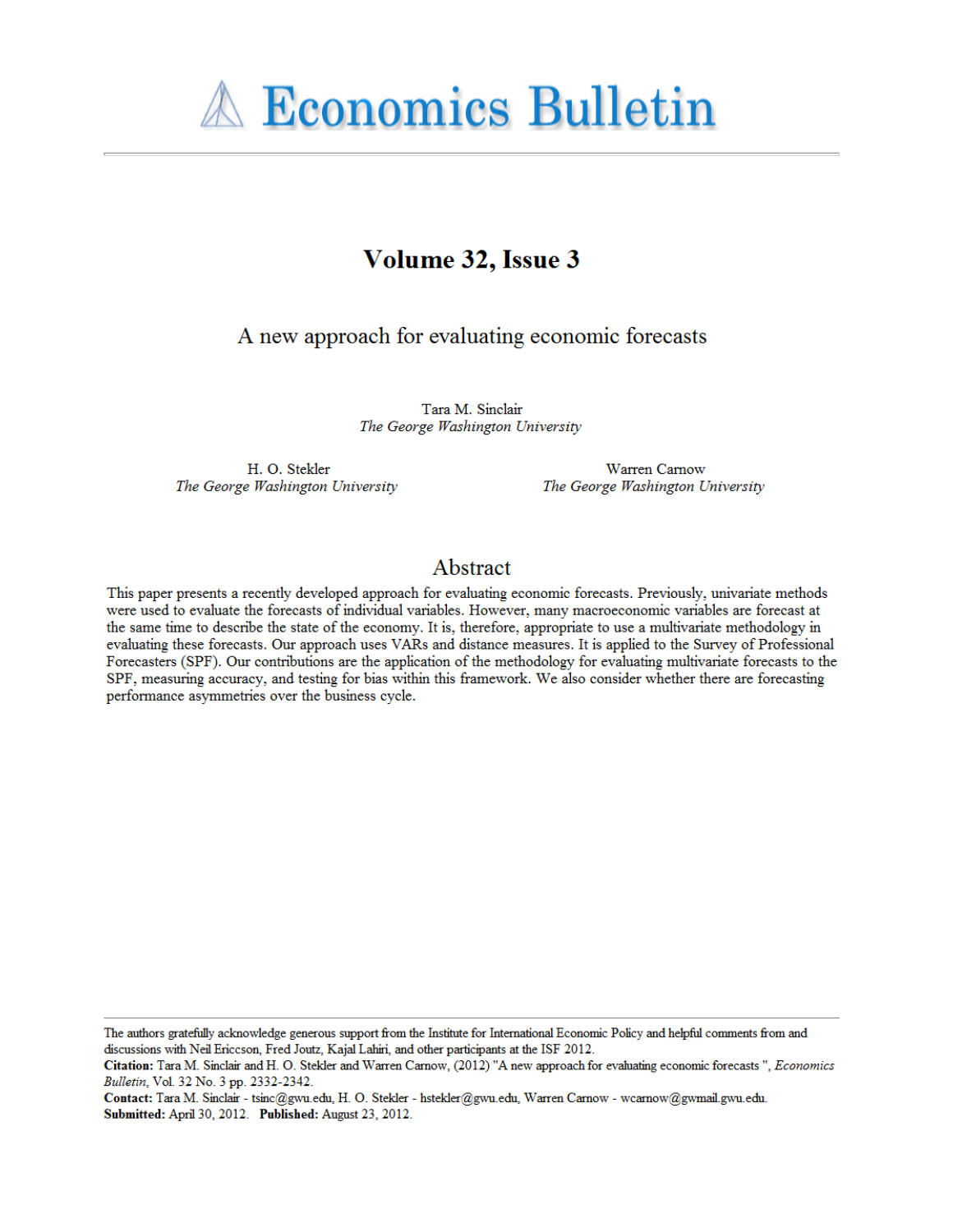### **1. Introduction**

This paper presents a recently introduced approach for evaluating forecasts of multiple macroeconomic variables which we apply for the first time to the Survey of Professional Forecasters (SPF). The traditional evaluation approach has been to assess the forecasts of each variable (GDP, inflation, unemployment, etc.) separately. This has been the way that previous evaluations of the SPF forecasts have been conducted (Baghestani 1994, Baghestani 2006, Clements 2006 and 2009, and Diebold, Tay, and Wallis 1999).

However, forecasts of multiple macroeconomic variables are often relied upon to provide a holistic picture of the state of the economy. In that case the forecasts of all important variables should be evaluated **jointly** in a multivariate framework. Using contingency tables, Sinclair, Stekler and Kitzinger (SSK, 2010) introduced a procedure to jointly evaluate directional forecasts. SSK justified a joint evaluation of the directional accuracy of the Fed's GDP growth and inflation forecasts because the Federal Reserve considers both variables jointly in making monetary policy decisions. However, SSK only examined the joint directional accuracy of the forecasts. They did not determine whether the quantitative predictions together correctly described the state of the economy or if the forecasts were biased. These are the issues that we  $examine<sup>1</sup>$ 

We first present the methodology for jointly evaluating the quantitative forecasts of several variables that can describe the state of the economy. The methodology is based on the approach that Sinclair and Stekler (forthcoming) utilized to determine whether the earliest vintage of estimates of the set of major GDP sub-components was similar to a later vintage of estimates.<sup>2</sup> This procedure is then applied to the SPF's forecast of real growth, inflation, and unemployment that together describe the future state of the economy. This note makes two contributions to the methodology for evaluating multivariate forecasts in the SPF: measuring accuracy within this framework and testing for bias. We also explicitly consider whether there may be asymmetries in terms of forecasting performance in recessions as compared to expansions.

# **2. Multivariate Evaluation**

There have been many evaluations of economic forecasts; these univariate evaluations have separately examined the forecasts of individual variables such as GDP, inflation, and unemployment. Because these forecasts are produced and/or used jointly, they therefore, should be judged using a multivariate methodology to determine whether they are unbiased and provide an accurate picture of the entire state of the economy.

The methodology for evaluating economic forecasts is similar to that used by Sinclair and Stekler (forthcoming). They analyzed the data revisions of the growth rates of ten components of GDP. The first set of estimates relating to a particular quarter comprised one vector. The revised

<sup>&</sup>lt;sup>1</sup> As an alternative multivariate forecast evaluation, Komunjer and Owyang (forthcoming) use forecast errors in a multivariate framework to derive the weights of a utility function. Another approach, that of Sinclair et al. (2012), is to evaluate the forecasts within the context of a specific loss function.<br><sup>2</sup> This methodology has also been used by Sinclair, Stekler, and Carnow (2012) in their analysis of the Fed's

Greenbook forecasts of ten major GDP sub-components.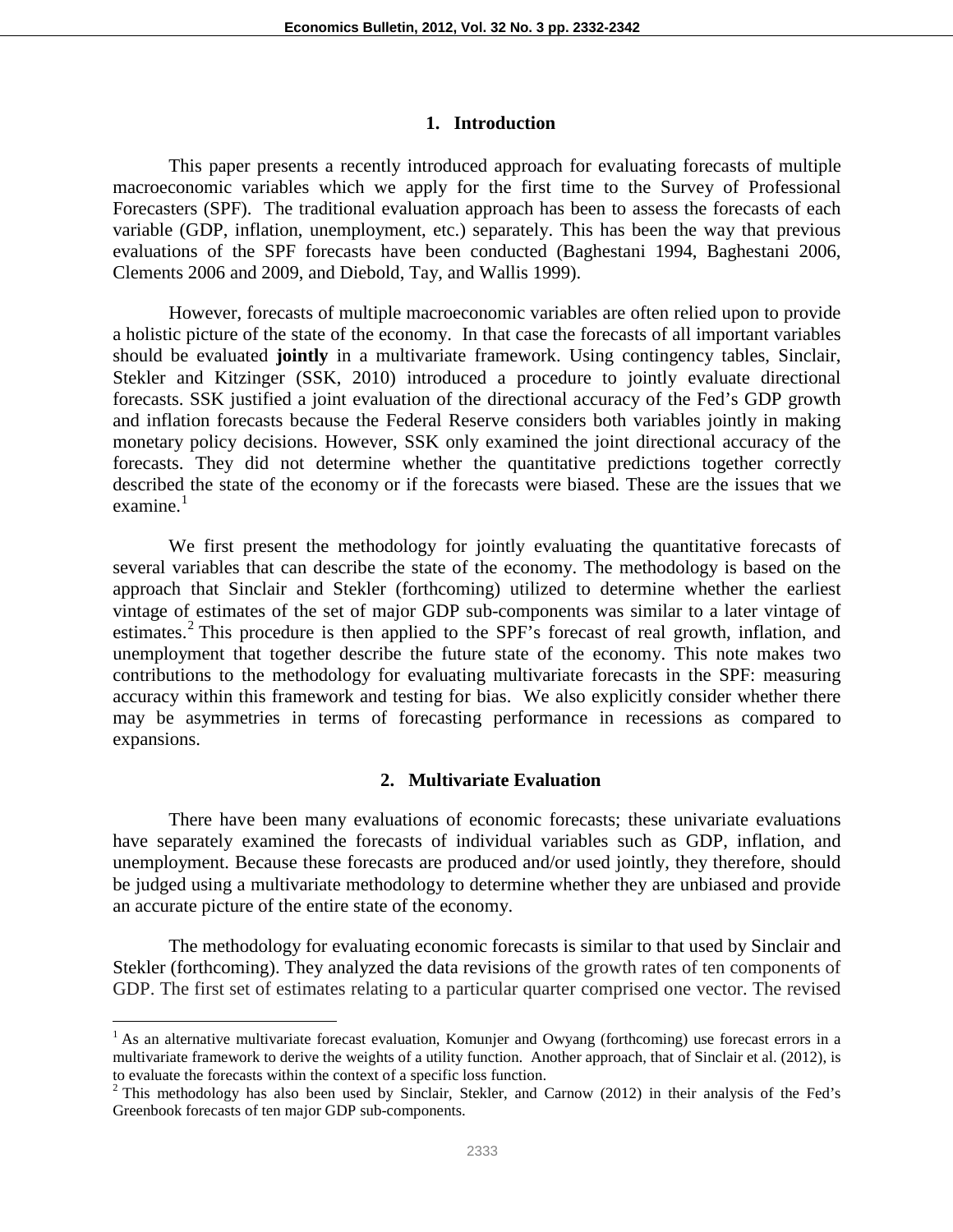estimates for that quarter constituted a different vector. A generalization of Euclidian distance known as Mahalanobis distance was used as an accuracy metric to test whether there was a difference between the two vectors of estimates. In this paper we utilize the same methodology and apply it to the SPF forecasts. One vector will be the SPF forecasts that refer to a particular point in time; the other will be the actual outcomes for those variables. We also develop a VAR procedure based on Holden and Peel (1990) for testing whether forecasts of a vector of variables were biased.

This note makes a number of contributions to the literature on evaluating macroeconomic forecasts. First, we use a multivariate framework to analyze a set of forecasts. The SPF forecasts have never previously been analyzed in this framework. While these forecasts of growth and inflation had been examined separately, we also include the unemployment rate in the new framework. We thus are able to consider whether those forecasts, taken together, accurately described the state of the economy. Moreover, our approach for testing for bias includes more information that was known and should have been included in the forecast. Finally, we also explicitly consider whether there may be asymmetries in terms of forecasting performance in recessions as compared to expansions.

**3. Data**

We examine the SPF's consensus forecasts of three variables: the growth rate of real GDP, the rate of inflation and the rate of unemployment. These are the current quarter and the one quarter-ahead predictions made between 1968.4 and 2011.1. The actual data are the estimates released 90 days after the quarter to which they refer.

#### **4. Multivariate Analysis Methodology**

#### **4.1 Bias**

We first use a *joint* framework to investigate the properties of the forecasts errors of these three variables. We construct a first-order vector autoregression (VAR(1)) of the errors made in forecasting each of the three variables. This is a generalization of a Holden-Peel (1990) test for bias: if the forecasts are unbiased estimates of the outcomes, none of the coefficients in the VAR should be significant: the constant estimates should be zero; the coefficients on the own lags should be zero; and none of the past errors made in forecasting the other variables should Granger-cause any of the other errors. The VAR (1) consisting of the forecast errors of GDP, inflation, and unemployment is:

$$
FE_t = \beta_0 + FE_{t-1}\beta_1 + e_t, \tag{1}
$$

where  $FE_t$  is a vector of the forecast errors for time *t*,  $\beta_0$  is a vector of the constant terms, and  $\beta_1$ is a matrix of coefficients on the lags of the forecast errors. The null hypothesis is that all of the elements of both  $\beta_0$  and  $\beta_1$  are zero.

Forecasts sometimes contain systematic errors (Joutz and Stekler 2000, Hanson and Whitehorn 2006) with the rate of growth overestimated during slowdowns and recessions and underestimated during recoveries and booms. <sup>3</sup> In some cases, these systematic errors, associated

<sup>&</sup>lt;sup>3</sup> Similarly, inflation was under-predicted when it was rising and over-predicted when it was declining.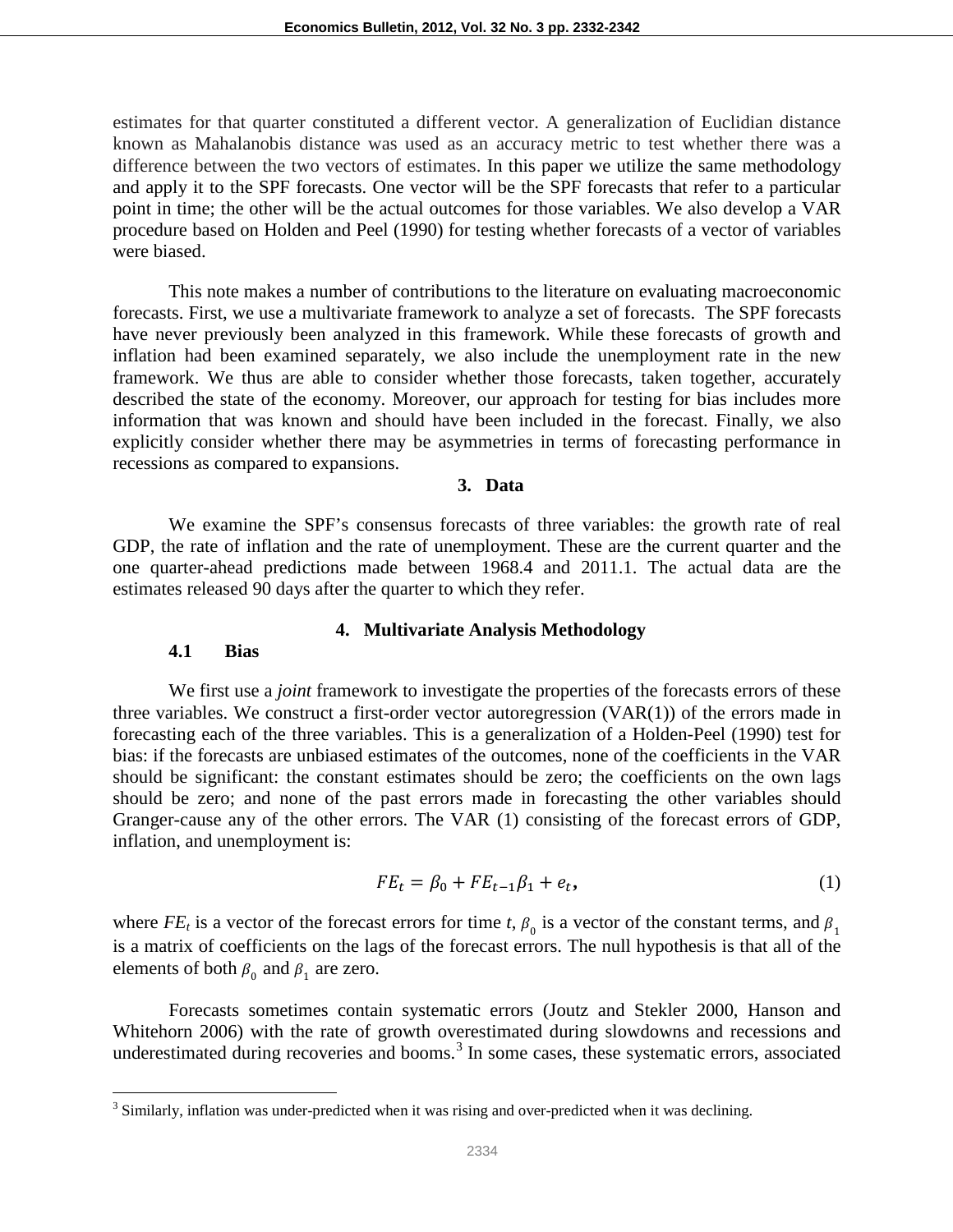with the stages of the business cycle, may offset each other. Consequently, the use of (1) in the presence of these offsetting errors may yield regression estimates that do not reject the null of no bias when in fact these systematic errors exist.

In order to determine whether the SPF forecasts similarly failed to incorporate information about the state of the economy, we modified (1) as in Sinclair, Joutz, and Stekler (2010):

$$
FE_t = \beta_0 + FE_{t-1}\beta_1 + D_t\beta_2 + e_t,
$$
\n(2)

where  $D_t$  is a dummy reflecting the state of the economy, taking on the value 1 if during one month of a particular quarter the economy was in an NBER-dated recession. Otherwise, the value of the dummy is zero. The joint null hypothesis now is:  $\beta_0 = 0$ ,  $\beta_1 = 1$ , and  $\beta_2 = 0$ . If any of the coefficients associated with the dummies are non-zero, they contain information that can explain the forecast errors. That would indicate that the SPF forecasts did not fully incorporate information about the state of the economy.

# **4.2 Accuracy**

We use a distance measure to determine the accuracy or difference of the vectors. There are two common measures of distance, Euclidean and Mahalanobis, but they differ in the assumptions made about the statistical independence of the vectors. Euclidean distance is only applicable to vectors that have independent elements and that are scaled so that they have unit variances. These assumptions do not apply in this analysis. Thus, we will use Mahalanobis Distance,  $D^2$ , a generalization of the Euclidian distance, which allows for the scale to differ across the different variables and for nonzero correlation between the variables.<sup>4</sup> In order to test if there is a difference between the forecasts and the outcomes, we will focus on the difference between the mean vectors of each set of data relative to the common within-group variation:

$$
D^2 = (\overline{F} - \overline{A})' W (\overline{F} - \overline{A}), \qquad (3)
$$

where *W* is the inverse of the pooled sample variance-covariance matrix, and  $\overline{F}$  and  $\overline{A}$  are the mean vectors of the forecasts and outcomes, respectively.<sup>5</sup> Under the assumption of normality,<sup>6</sup> we can construct an F-statistic based on this measure to test the null hypothesis that the forecasts and outcomes have the same population means.<sup>7</sup>

 $\frac{1}{4}$ <sup>4</sup>Mahalanobis distance is also associated with discriminant analysis. For other economic forecast applications of this measure, see Banternghansa and McCracken (2009) and Jordá et al (2010).

 $<sup>5</sup>$  We estimate the sample covariance matrix as the weighted average of the two (bias-corrected) sample covariance</sup> matrices from the two sets of data. It is assumed that the two sets of data have a common covariance matrix in the population.

 $6$  Evidence has been provided to question the assumption of normality for forecast errors in the SPF by both Lahiri and Teigland (1987) and Harvey and Newbold (2003). Our hypothesis test, however, is based on the sampling distribution of the forecasts and the actuals. The test is analogous to a difference-in-means t-test in a univariate framework (see Banternghansa and McCracken 2009). Therefore, the assumption of normality is appropriate with a large sample. Our full sample includes 170 observations which should be sufficiently large.

 $T F = \frac{(n-1-p)n_1n_2}{p(n-2)(n_1+n_2)} D^2$ , with *p* and *n*-*p*-1 degrees of freedom (McLachlan 1999).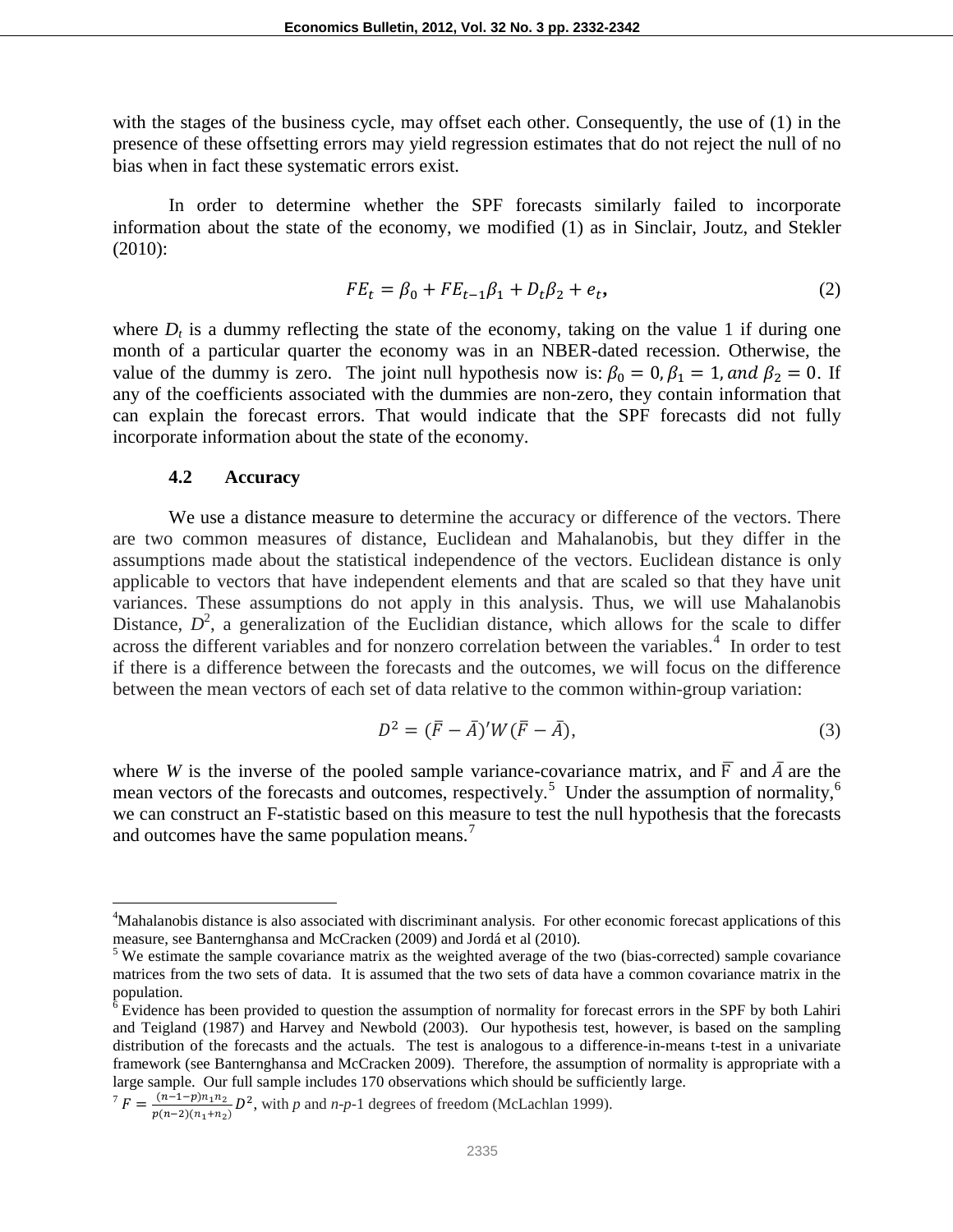#### **5. Multivariate Results**

Tables 1 and 2 present the results from the tests used to determine whether the current and one-quarter-ahead forecasts of the three variables were biased. We show the p-values obtained from the joint test using the 3-equation VAR. The joint test rejects the null in at least one dimension for each of the variables and time periods. The coefficient on the NBER dummy is significant for all of the variables in the VAR. These results suggest that forecasters for the SPF do not know the state of the business cycle when making their forecasts.

Despite the evidence of these biases in the forecasts, we needed to determine whether the forecasts of the three variables, taken together, provided an overall view of the state of the economy that was consistent with the condition that actually occurred. For this analysis, we used the Mahalanobis Distance measure to jointly evaluate the three forecasts. The null was that the SPF forecasts provided an overall view of the state of the economy that was consistent with the observed data. (Table 3). We did not reject the null for either the current or one-quarter- ahead. These results indicate that the consensus SPF predictions provided a good understanding of the state of the economy. However, when we split the sample into recession observations and expansion observations (Tables 4 and 5), we find that we can reject the null for the one-quarter ahead forecast for both recessions and expansions at the 10% level. This suggests that there are offsetting errors in the one-quarter ahead forecasts.

#### **6. Comparison with Univariate Results**

We have presented a multivariate methodology for evaluating the forecasts. Are the results relating to bias different from those obtained using a univariate analysis? The Mincer-Zarnowitz equation (4) is used to test for bias and efficiency in the univariate procedure:

$$
A_t = \beta_0 + \beta_1 F_t + e_t,\tag{4}
$$

where  $A_t$  and  $F_t$  are the actual real-time data and the SPF forecasts, respectively. The null hypothesis is:  $\beta_0 = 0$  and  $\beta_1 = 1$ . If a recession dummy is included, the equation becomes:

$$
A_t = \beta_0 + \beta_1 F_t + \beta_2 D_t + e_t,\tag{5}
$$

The joint null hypothesis now is:  $\beta_0 = 0$ ,  $\beta_1 = 1$ , and  $\beta_2 = 0$ .

The results obtained from the two univariate Mincer-Zarnowitz equations are in Table 6. In many cases, the results are identical, but there are differences in the one-quarter-ahead forecasts. Without the recession dummy, the null of no bias is not rejected for any of the three variables using the univariate equations, but the null is rejected for all the variables using the VAR.

Even if the results of the two approaches had been identical, there are several reasons for using the multivariate approach. First, it permits one to determine whether a particular forecast accurately described "general economic conditions" and whether the forecasts of all the variables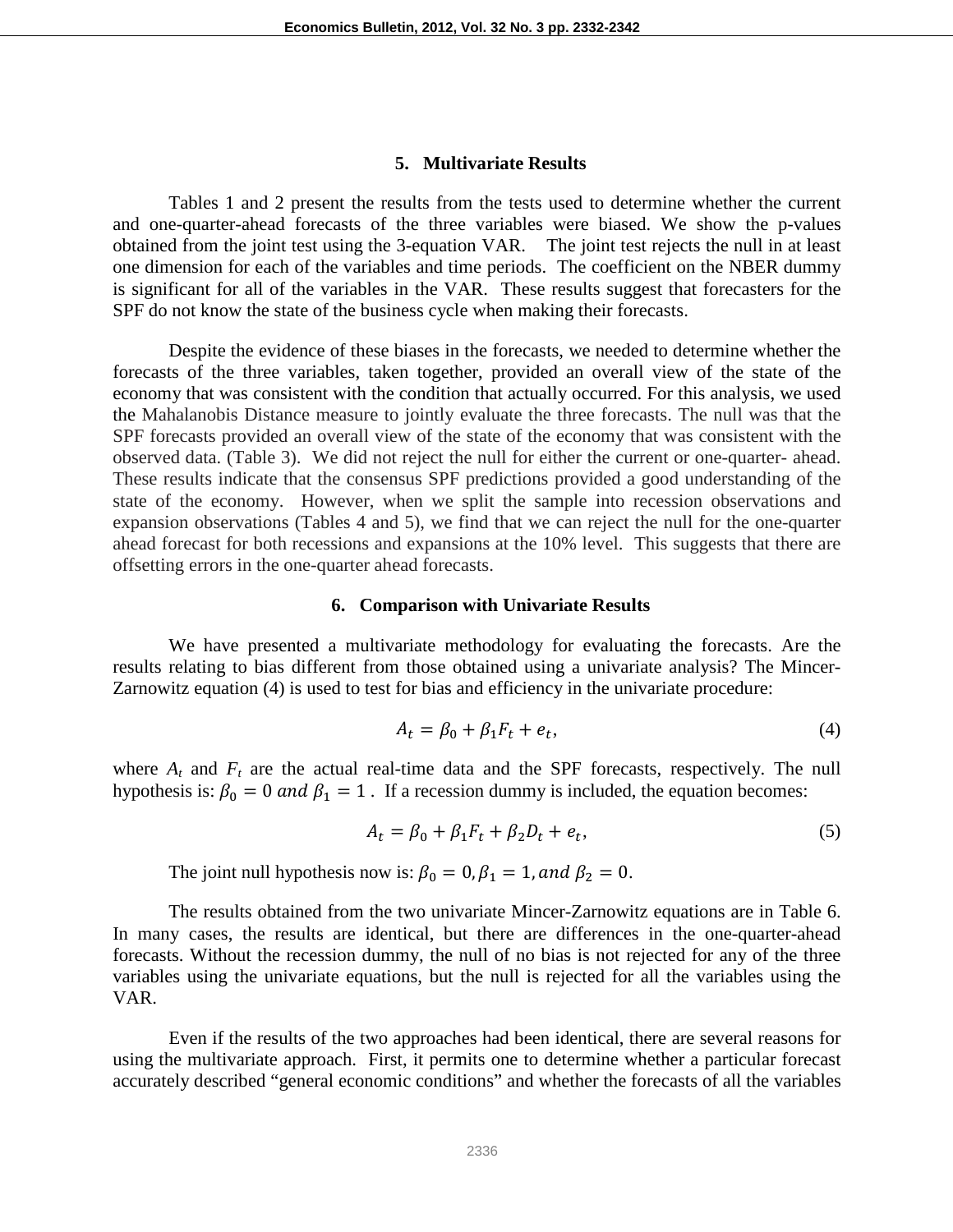were consistent with each other.<sup>8</sup> Second, in testing for bias, the new approach includes more information that was known and should have been included in the forecast.

# **7. Conclusions**

This paper presented a recently introduced methodology for evaluating economic forecasts. This multivariate framework enabled us to jointly evaluate the SPF predictions of GDP growth, inflation, and unemployment. We found that both the current quarter and one-quarterahead forecasts were generally consistent with the observed data. However, we also found that the forecasts contained biases and offsetting errors, especially during recessions. Many of these results were similar to those obtained from the univariate approach. We argued, however, that there were valid reasons for preferring the multivariate framework.

<sup>&</sup>lt;sup>8</sup> In another context, Clements (2009) questioned whether two probability forecasts within the SPF were consistent with each other.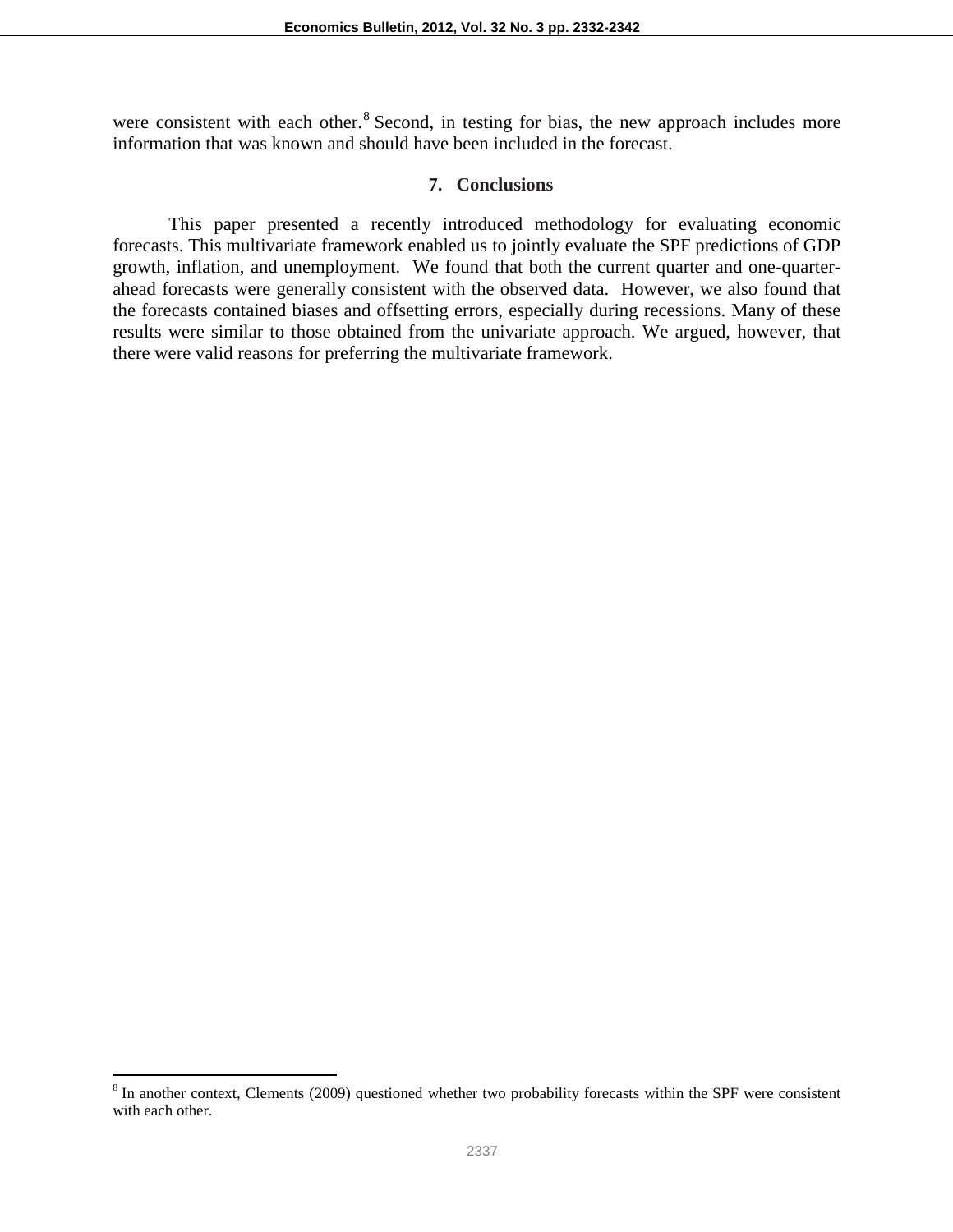| Table 1                                                                |
|------------------------------------------------------------------------|
| P-Values of Tests of the Null of No Bias Current Quarter SPF Forecasts |
| $(Sample 1968Q4 - 2011Q1)$                                             |

|                        | <b>VAR of Forecast Errors</b> |                        |                                    |                         |
|------------------------|-------------------------------|------------------------|------------------------------------|-------------------------|
|                        | Signif.<br><b>Constant</b>    | Signif.<br>Own<br>Lags | <b>Granger</b><br><b>Causality</b> | Signif.<br><b>Dummy</b> |
| Real<br><b>GNP/GDP</b> | 0.076                         | 0.499                  | 0.033                              | 0.002                   |
| Unemployment           | 0.044                         | 0.007                  | 0.859                              | 0.000                   |
| <b>Inflation</b>       | 0.955                         | 0.326                  | 0.147                              | 0.026                   |

**Table 2 P-Values of Tests of the Null of No Bias One-Quarter Ahead SPF Forecasts (Sample 1969Q1 – 2011Q1)**

|                        | <b>VAR of Forecast Errors</b> |                        |                                    |                         |
|------------------------|-------------------------------|------------------------|------------------------------------|-------------------------|
|                        | Signif.<br><b>Constant</b>    | Signif.<br>Own<br>Lags | <b>Granger</b><br><b>Causality</b> | Signif.<br><b>Dummy</b> |
| Real<br><b>GNP/GDP</b> | 0.751                         | 0.241                  | 0.000                              | 0.000                   |
| Unemployment           | 0.151                         | 0.000                  | 0.001                              | 0.000                   |
| <b>Inflation</b>       | 0.991                         | 0.000                  | 0.104                              | 0.012                   |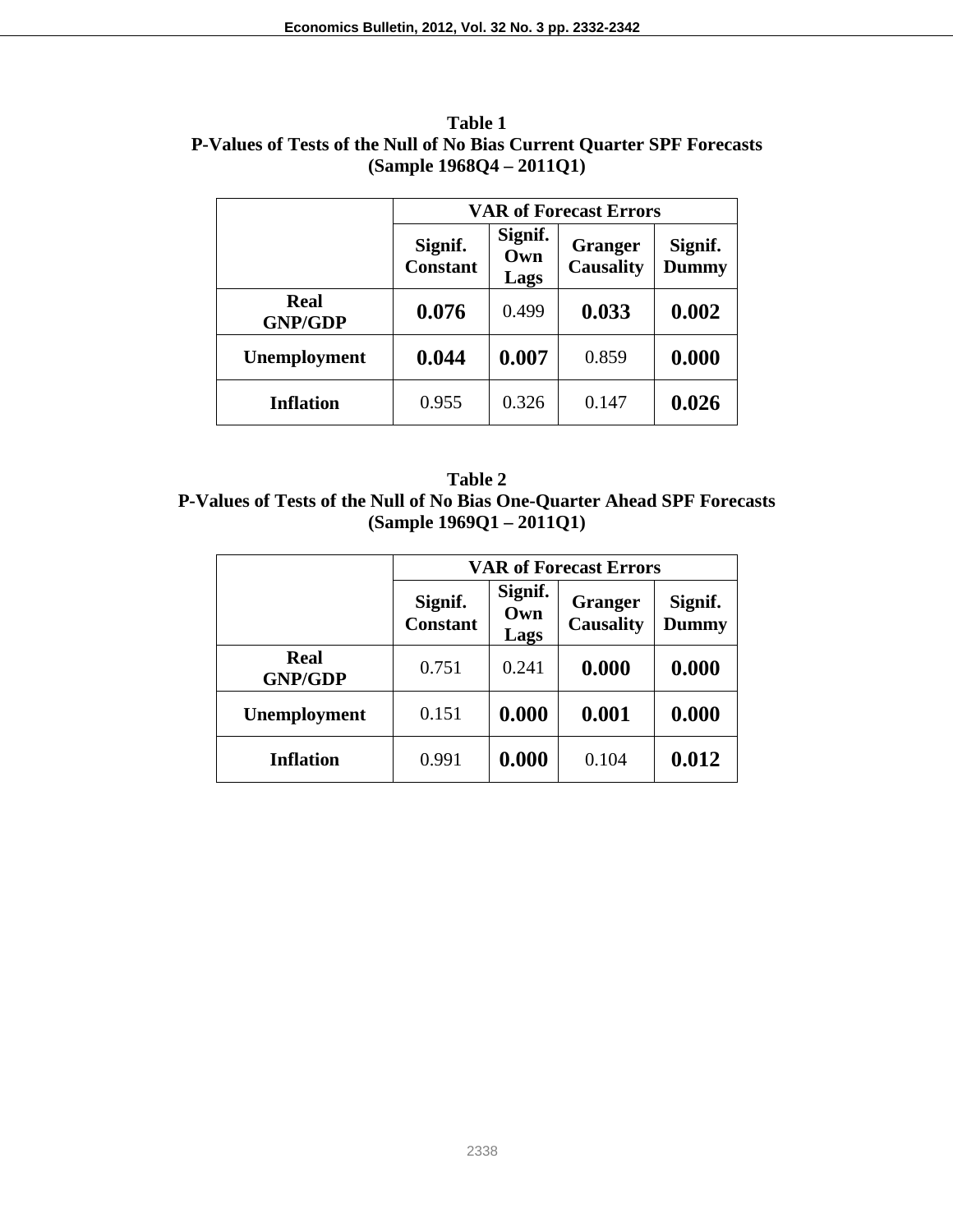|                                        | <b>Current Quarter Forecast</b><br>$196804 - 201101$ |                               | <b>One Quarter Ahead Forecast</b><br>$196901 - 201101$ |                               |
|----------------------------------------|------------------------------------------------------|-------------------------------|--------------------------------------------------------|-------------------------------|
|                                        | <b>Mean SPF</b><br><b>Forecast</b>                   | <b>Mean</b><br><b>Actuals</b> | <b>Mean SPF</b><br><b>Forecast</b>                     | <b>Mean</b><br><b>Actuals</b> |
| <b>Real GDP Growth</b>                 | 2.326                                                | 2.634                         | 2.656                                                  | 2.629                         |
| Unemployment<br>Rate                   | 6.238                                                | 6.204                         | 6.259                                                  | 6.221                         |
| <b>Inflation</b>                       | 3.833                                                | 3.849                         | 3.775                                                  | 3.849                         |
| <b>Mahalanobis</b><br>Distance $(D^2)$ | 0.013                                                |                               | 0.002                                                  |                               |
| <b>F-statistic</b>                     | 0.363                                                |                               | 0.051                                                  |                               |
| p-value                                | 0.780                                                |                               | 0.985                                                  |                               |
| <b>Observations</b>                    | 170                                                  |                               | 169                                                    |                               |

**Table 3 Mahalanobis Distance between the SPF and the 90-Day Estimates** 

| <b>Table 4</b>                                                |
|---------------------------------------------------------------|
| <b>Recessionary Periods</b>                                   |
| Mahalanobis Distance between the SPF and the 90-Day Estimates |

|                                        | <b>Current Quarter Forecast</b><br><b>Recessions</b> |                               | <b>One Quarter Ahead Forecast</b><br><b>Recessions</b> |                               |
|----------------------------------------|------------------------------------------------------|-------------------------------|--------------------------------------------------------|-------------------------------|
|                                        | <b>Mean SPF</b><br><b>Forecast</b>                   | <b>Mean</b><br><b>Actuals</b> | <b>Mean SPF</b><br><b>Forecast</b>                     | <b>Mean</b><br><b>Actuals</b> |
| <b>Real GDP Growth</b>                 | $-0.815$                                             | $-1.621$                      | 0.871                                                  | $-1.621$                      |
| Unemployment<br>Rate                   | 6.306                                                | 6.391                         | 6.032                                                  | 6.391                         |
| <b>Inflation</b>                       | 5.168                                                | 5.594                         | 4.771                                                  | 5.594                         |
| <b>Mahalanobis</b><br>Distance $(D^2)$ | 0.074                                                |                               | 0.751                                                  |                               |
| <b>F-statistic</b>                     | 0.406                                                |                               | 4.125                                                  |                               |
| p-value                                | 0.749                                                |                               | 0.010                                                  |                               |
| <b>Observations</b>                    | 34                                                   |                               | 34                                                     |                               |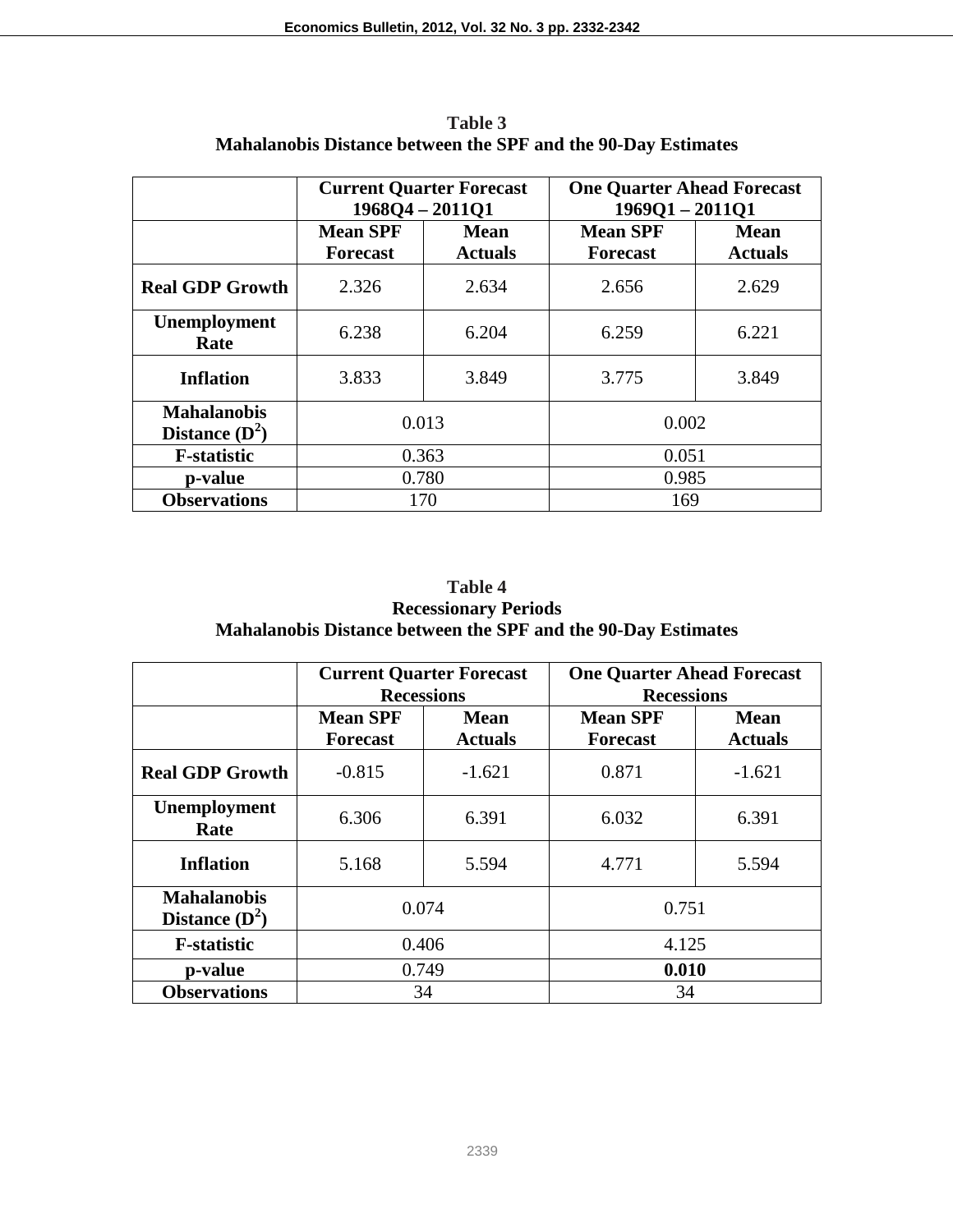|                                        | <b>Current Quarter Forecast</b><br><b>Expansions</b> |                               | <b>One Quarter Ahead Forecast</b><br><b>Expansions</b> |                               |  |
|----------------------------------------|------------------------------------------------------|-------------------------------|--------------------------------------------------------|-------------------------------|--|
|                                        | <b>Mean SPF</b><br><b>Forecast</b>                   | <b>Mean</b><br><b>Actuals</b> | <b>Mean SPF</b><br><b>Forecast</b>                     | <b>Mean</b><br><b>Actuals</b> |  |
| <b>Real GDP Growth</b>                 | 3.112                                                | 3.698                         | 3.105                                                  | 3.699                         |  |
| Unemployment<br>Rate                   | 6.221                                                | 6.157                         | 6.316                                                  | 6.178                         |  |
| <b>Inflation</b>                       | 3.499                                                | 3.413                         | 3.524                                                  | 3.409                         |  |
| <b>Mahalanobis</b><br>Distance $(D^2)$ | 0.085                                                |                               | 0.096                                                  |                               |  |
| <b>F-statistic</b>                     | 1.914                                                |                               | 2.134                                                  |                               |  |
| p-value                                | 0.128                                                |                               | $0.096^9$                                              |                               |  |
| <b>Observations</b>                    | 136                                                  |                               | 135                                                    |                               |  |

**Table 5 Expansionary Periods Mahalanobis Distance between the SPF and the 90-Day Estimates** 

**Table 6 P-Values of Univariate Tests of the Null of No Bias** 

|                               | <b>Wald Test</b><br><b>Current Quarter</b><br>1968Q4-2011Q1 |                      | <b>Wald Test</b><br><b>One Quarter</b><br>Ahead<br>$1969Q1 - 2011Q1$ |                            |
|-------------------------------|-------------------------------------------------------------|----------------------|----------------------------------------------------------------------|----------------------------|
|                               | MZ                                                          | MZ.<br>with<br>Dummy | MZ                                                                   | MZ<br>with<br><b>Dummy</b> |
| <b>Real</b><br><b>GNP/GDP</b> | 0.043                                                       | 0.003                | 0.986                                                                | 0.000                      |
| <b>Unemployment</b>           | 0.030                                                       | 0.000                | 0.151                                                                | 0.000                      |
| <b>Inflation</b>              | 0.230                                                       | 0.114                | 0.537                                                                | 0.004                      |

<sup>&</sup>lt;sup>9</sup> It is simply a coincidence that the p-value of the F-test and the Mahalanobis distance are the same to three decimal places in this case. To four decimal places the Mahalanobis distance is 0.0956 and the p-value is 0.0962.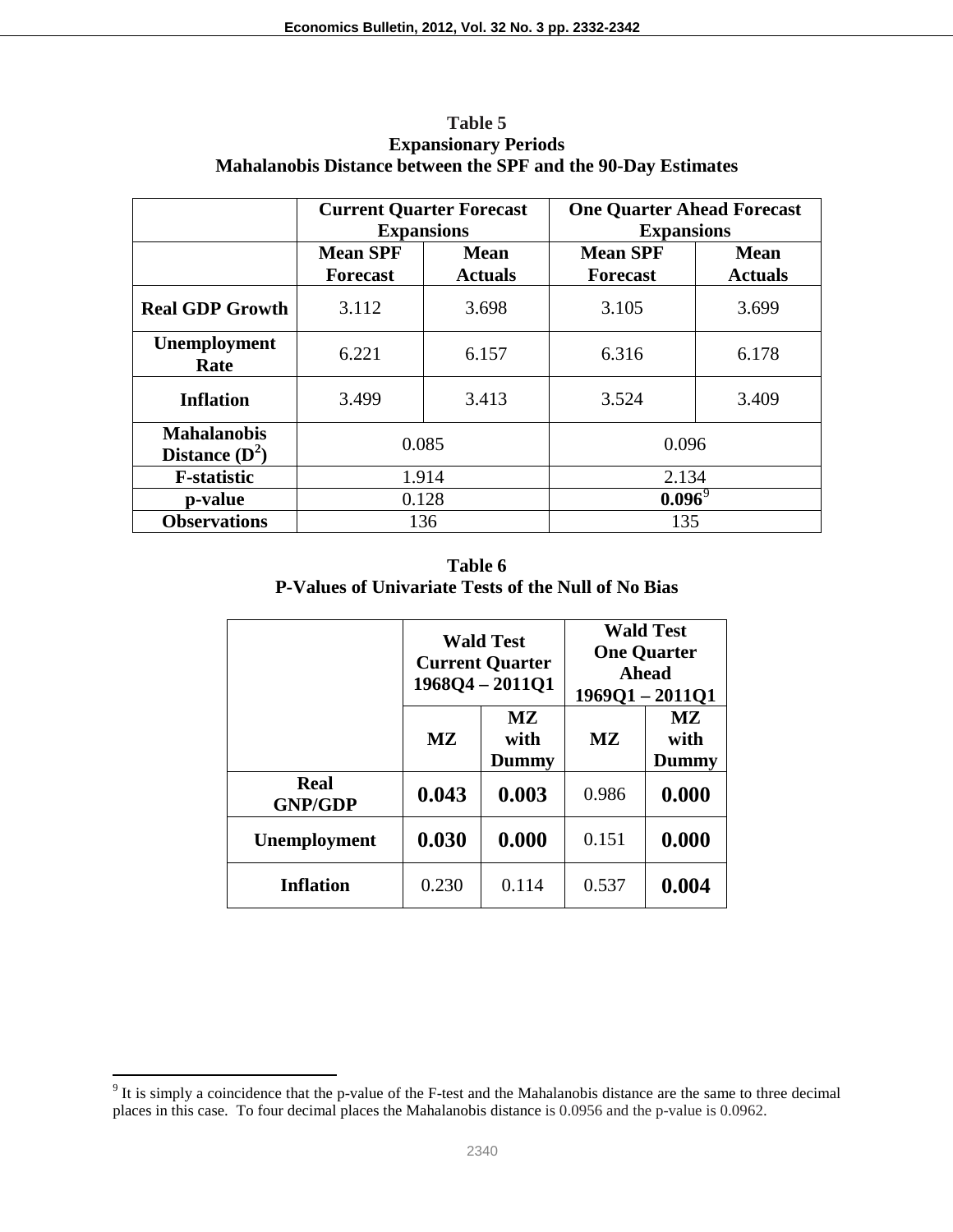# **References**

Abdi, H. (2007) "Distance" in *Encyclopedia of Measurement and Statistics* by N.J. Salkind, Ed., Sage: Thousand Oaks CA, 280-284.

Baghestani, H. (2006) "An Evaluation of the Professional Forecasts of U.S. Long-term Interest Rates" *Review of Financial Economics* **15**, 177-191.

Baghestani, H. (1994) "Evaluating Multiperiod Survey Forecasts of Real Net Exports" *Economic Letters* **44**, 267-72.

Banternghansa, C. and M. W. McCracken (2009) "Forecast Disagreement Among FOMC Members" Federal Reserve Bank of St. Louis Working Paper No. 2009-059.

Clements, M. P., F. Joutz and H. O. Stekler (2007) "An Evaluation of the Forecasts of the Federal Reserve: A Pooled Approach" *Journal of Applied Econometrics* **22**, 121-136.

Clements, M. P. (2006) "Evaluating the Survey of Professional Forecasters' Probability Distributions of Expected Inflation Based on Derived Event Probability Forecasts" *Empirical Economics* **31**, 49-64.

Clements, M. P. (2009) "Internal consistency of survey respondents' forecasts: Evidence based on the Survey of Professional Forecasters" in *The Methodology and Practice of Econometrics. A Festschrift in Honour of David F. Hendry* by J. L. Castle and N. Shephard, Eds., Oxford University Press: Oxford, 206 - 226.

Diebold, F. X., A. S. Tay, and K. F. Wallis (1999) "Evaluating Density Forecasts: The Survey of Professional Forecasters" in Robert F. Engle and Halbert White, Eds., *Cointegration, Causality, and Forecasting: A Festschrift in Honour of Clive W. J. Granger* Oxford University Press: Oxford, 76-90.

Groen, J. J. J., G. Kapetanios and S. Price (2009) "Real Time Evaluation of Bank of England Forecasts for Inflation and Growth" *International Journal of Forecasting* **25**, 74-80.

Hanson, M. S. and J. Whitehorn (2006) "Reconsidering the Optimality of Federal Reserve Forecasts" Manuscript available at http://mshanson.web.wesleyan.edu/research/HWReconsid-Draft.pdf.

Harvey, D. I. and P. Newbold (2003) "The non-normality of some macroeconomic forecast errors" *International Journal of Forecasting* **19**, 635-653.

Holden, K. and D.A. Peel (1990) "On testing for unbiasedness and efficiency of forecasts." *Manchester School* **48**, 120–127.

Joutz, F. and H. O. Stekler (2000) "An evaluation of the predictions of the Federal Reserve." *International Journal of Forecasting* **16**, 17-38.